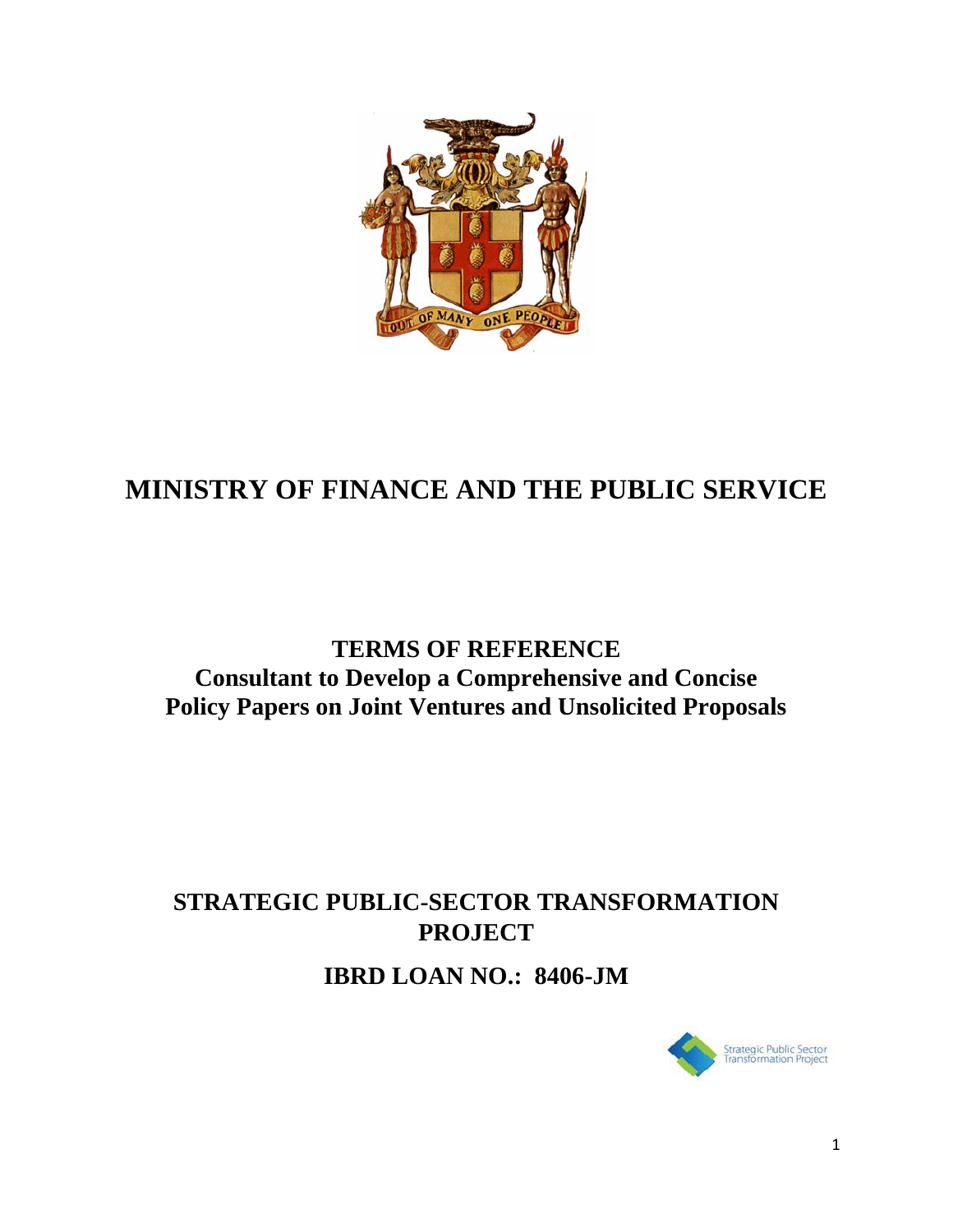#### **1.0.BACKGROUND:**

The Government has committed to strengthen Jamaica's public investment management system, as part of a comprehensive public financial management (PFM reform) agenda. By Cabinet Decision No 38/13 of October 2013 the GOJ gave approval for the institutionalization of the Public Investment Management System (PIMS) and, in doing so, standardize the treatment of all public investments across the public sector across the entire project cycle. Amendments were tabled to allow both the Financial Administration and Audit (FAA) and the Public Bodies Management and Accountability (PBMA) Acts to provide a legislative foundation for the future treatment of public investment in Jamaica. This reform has seen the incorporation of public investment management as part of an enhanced fiscal governance framework that seeks to increase fiscal surpluses over time and concurrently reduce the debt to gross domestic product (GDP) ratio so that public resources can be allocated to public investments and other activities that have the potential to contribute to economic growth.

The policy and legislative framework of the PIMS require that all types of public investments be subjected to the PIMS process for approval for a public investment to be undertaken. Joint Ventures are one type of public investment to be subject to the PIMS process. The PPP Policy acknowledges Joint Ventures as a mechanism to facilitate private sector participation in the economy. For the purposes of this policy a Joint Venture is defined as "a contractual agreement in which the GOJ and the private sector agree to develop and operate a new entity, for a finite time, by contributing equity which may be in the form or land or other physical asset or cash. The parties exercise ownership and/or operational control over the new entity in accordance with their shareholdings and consequently proportionally share risks and rewards based on the entity's performance". This Policy does not currently consider or provide guidelines for Joint Ventures as a privatization modality as they are likely to increase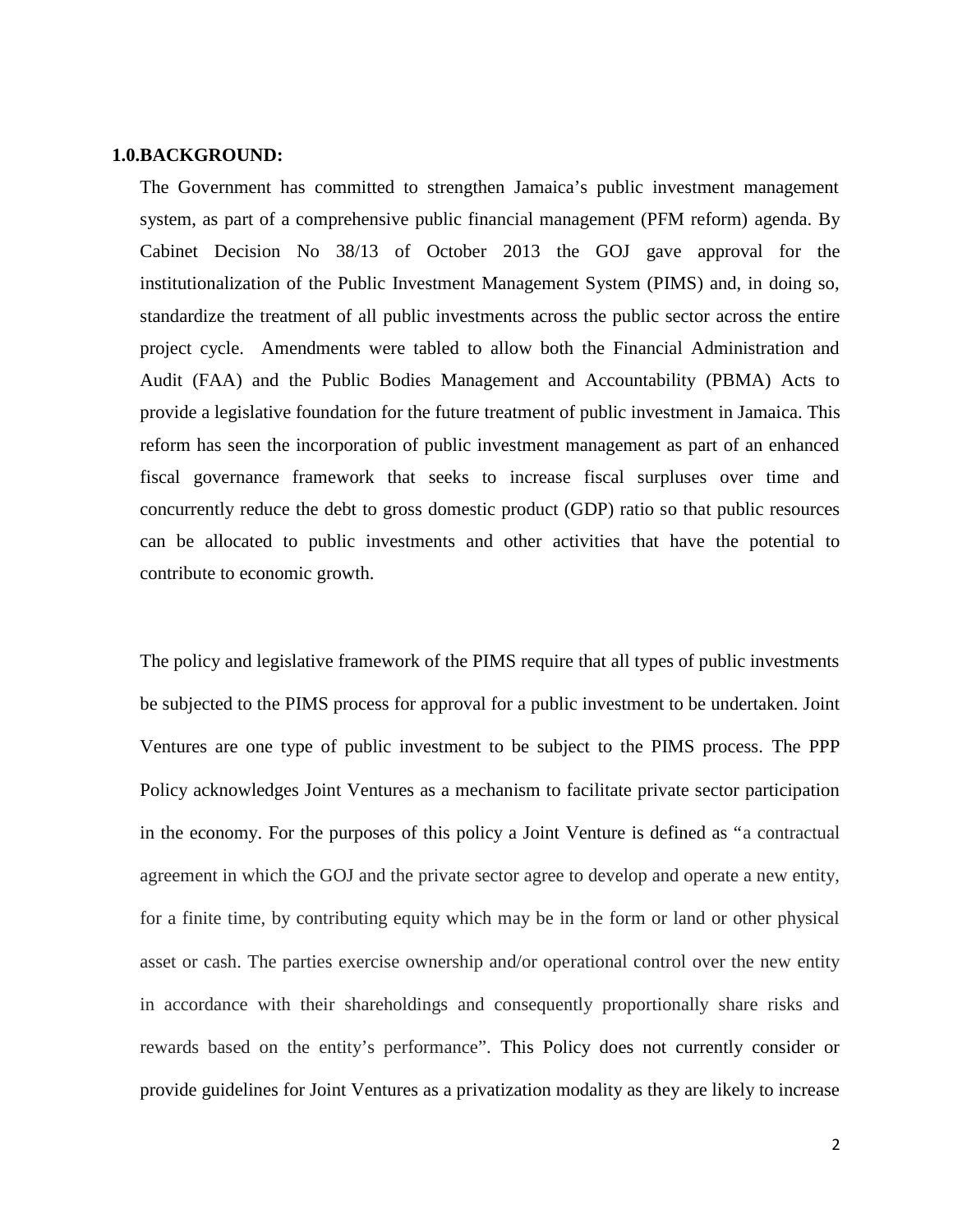the GOJ's ownership and operational risks in the project. The ultimate objective of the Privatization programme is the transfer of operational or ownership risk from the public to the private sector. Joint Ventures pose potential fiscal liabilities for the GOJ because they are considered Public Investments and therefore require specific policy decisions to ensure they are properly implemented. In keeping with Cabinet's Decision and the relevant amendments to the FAA Act, 2014 & 2015 all Joint Ventures shall require the approval of the PIMC and Cabinet. Therefore, all Joint Ventures are to be submitted to the PIMSEC by the proposing Ministry or Agency for review and assessment.

Public investments may also be caused from unsolicited proposals. An unsolicited proposal is currently defined as one made by a private party to undertake a project, submitted at the initiative of the private party, rather than in response to an RFP from government. An unsolicited proposal may also be occasioned where a private party, on its own initiative, makes a written expression of interest to obtain a government asset not in response to an offer by government. Either approaches could result in a PPP or a matter for privatization of a government asset or service. The PPP policy recognises such unsolicited proposals. "The PPP Programme accommodates unsolicited proposals because they indicate PPP projects that would be successful in the market and may contain new ideas that add value for both the private sector and the public at large. All unsolicited proposals must be submitted, in writing, to the Privatisation and PPP Unit of the DBJ as prescribed in the Procedures Manual for PPPs.<sup>1</sup> As an avenue by which a public investment may come about, a clear and unequivocal policy position by government would serve as a definitive guide in how unsolicited proposal should be treated within the context of the PIMS.

<sup>1</sup> Source: PPP Policy, October 2012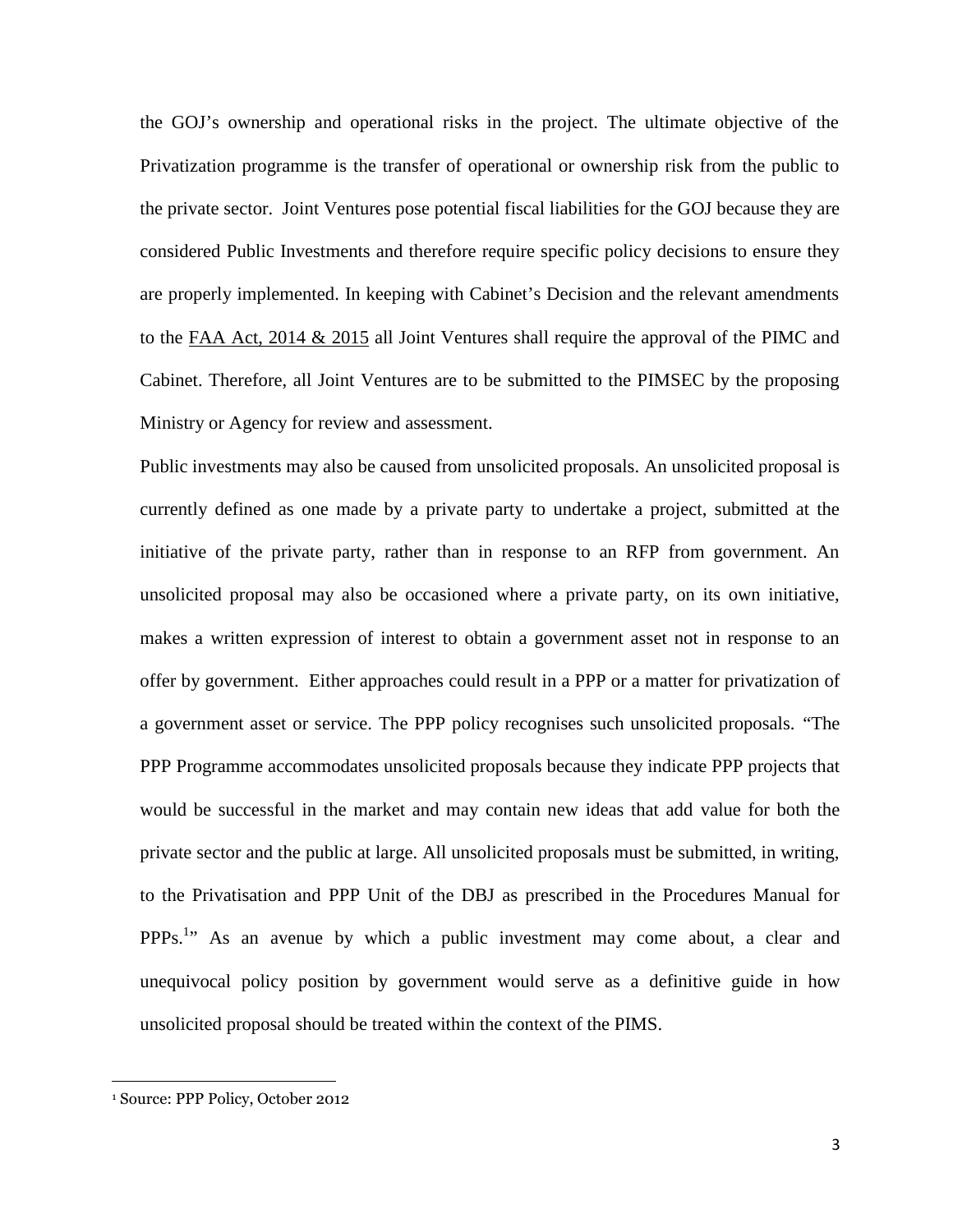**The Strategic Public-Sector Transformation Project:** The Government of Jamaica (GOJ) has received loan financing from the International Bank for Reconstruction and Development (IBRD) towards the cost of the Strategic Public-Sector Transformation Project (SPSTP). The Project Development Objective (PDO) is to strengthen public resource management and support selected public sector institutions in facilitating a more enabling environment for private sector growth. The project has 6 components divided into 2 thematic areas.

The first thematic area of the proposed intervention seeks to reinforce fiscal discipline and revenue enhancement through four main components: (a) Strengthening the Public Investment Management System (PIMS); (b) Strengthening the Budget Preparation Process and Results Based Budgeting (c) Adaptive Public-Sector Approaches to Promote Fiscal Sustainability and Project Management; (d) Modernizing of the Accountant General's Department.

The second thematic area seeks to support those institutions that sit at the interface between the public and private sectors: Bureau of Standards of Jamaica (BSJ) through component 5, Fostering Industrial Growth and Trade Facilitation, that will support strategic public-sector institutions essential to creating an enabling environment for the private sector. The management of the project makes up the sixth component.

Strengthening the Public Investment Management System (PIMS) is a sub-set of Component 1 and the PIMS was established by legislation to provide a common framework for the preparation, appraisal, approval and management of public investments carried out by entities within the Public Sector, irrespective of source of funding or procurement modalities including PPPs, Joint Ventures and Unsolicited Proposals.

### **2.0.OBJECTIVES OF THE CONSULTANCY:**

The primary purpose of this assignment is to develop comprehensive and concise policy(ies) for (i) Joint Ventures (JV) and

(ii) Unsolicited proposals (USPs)

The policy(ies) should provide a deliberate system of principles to guide decisions and achieve rational outcomes in accordance with the government's fiscal responsibility framework. They are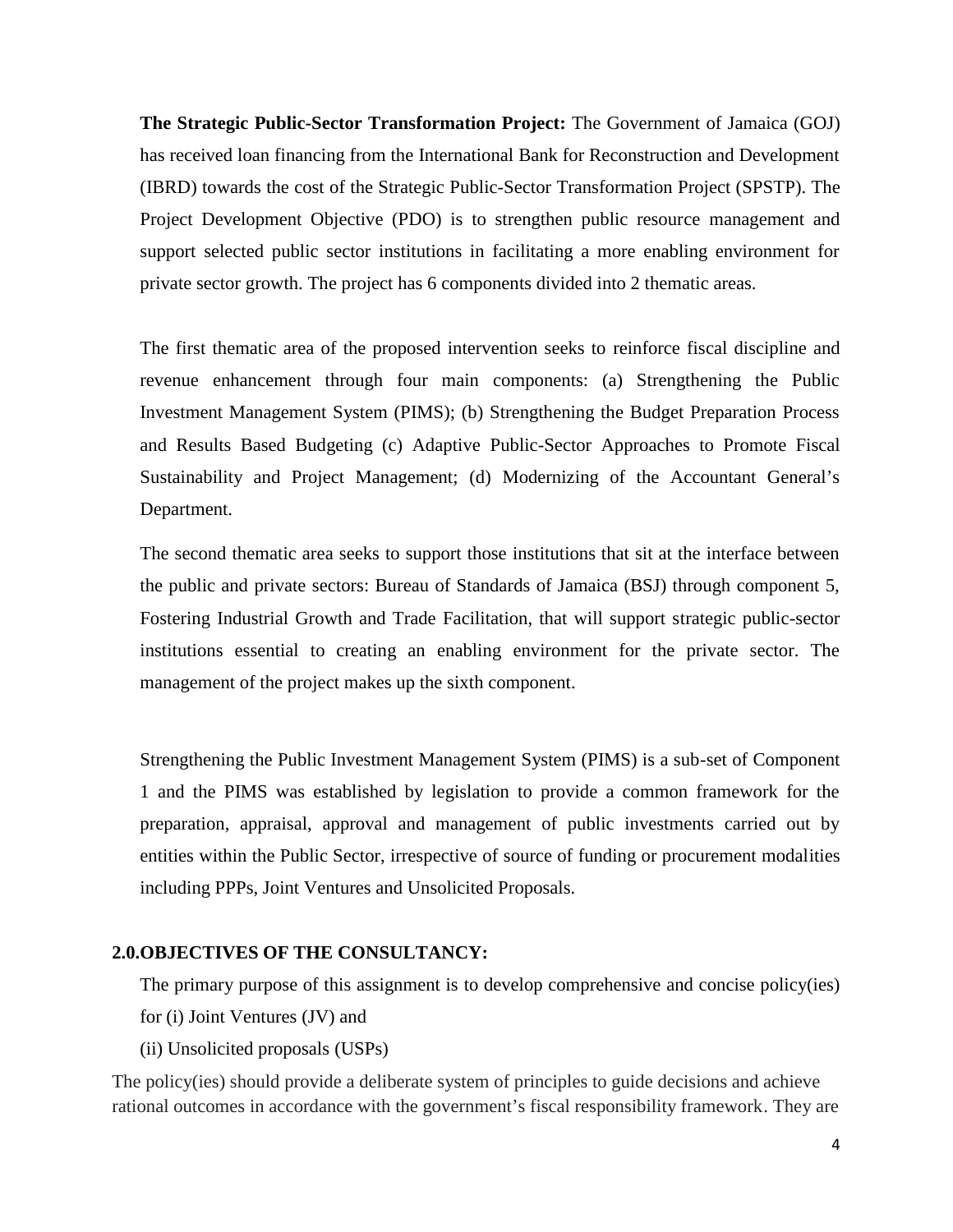to be the definitive statements of intent, that will guide implementation as a procedure or protocol. The development of the JV and USP policies should take account of the legislative framework and guidelines that govern the PIMS in Jamaica. The consultant should however, explore in the policy options to be recommended, whether the JV policy statements would be best suited as an addendum to the PPP Policy or a separate stand-alone policy and develop the policy statements that would amend the PPP policy in keeping with the details expressed in the scope of works.

## **3.0. SCOPE OF WORKS:**

The specific tasks of the consultant under this assignment shall include:

- i. A desk review of all relevant legislation and related policy that have implications for the implementation of policies on JVs & USPs. The review should include appropriate international comparisons.
- ii. A review of any institutional or legislative framework that exist that speaks to JVs and USPs so as to determine what gaps exists and make recommendations to remedy in respect to both
- iii. Development of clear definitions for both JVs and USPs such that the respective approach to each can be streamlined and appropriately aligned under the PIMS
- iv. Conduct of an examination of the current situation with respect to JVs highlighting failings and/or weaknesses as well as, any best practice in light of the PIMS
- v. Conduct of an assessment to determine how best to position USPs under the PIMS
- vi. Identification of any inherent risks from JVs and USPs that could ensue in the context of the PIMS and make recommendations for how they could be remedied.
- vii. Development of policy options that consider the objectives of the assignment which should inform consultations and support the design of the policy positions
- viii. Conducting stakeholder consultations to inform development of the policies
- ix. Designing the JV  $&$  USP policy(ies) to take account of the following key elements:
	- a. a statement of what the respective policies are seeking to achieve
	- b. the underpinning principles, values and philosophies
	- c. broad objectives which explain the areas which the policies will address
	- d. strategies to achieve each objective
	- e. specific actions to be taken
	- f. desired outcomes of specific actions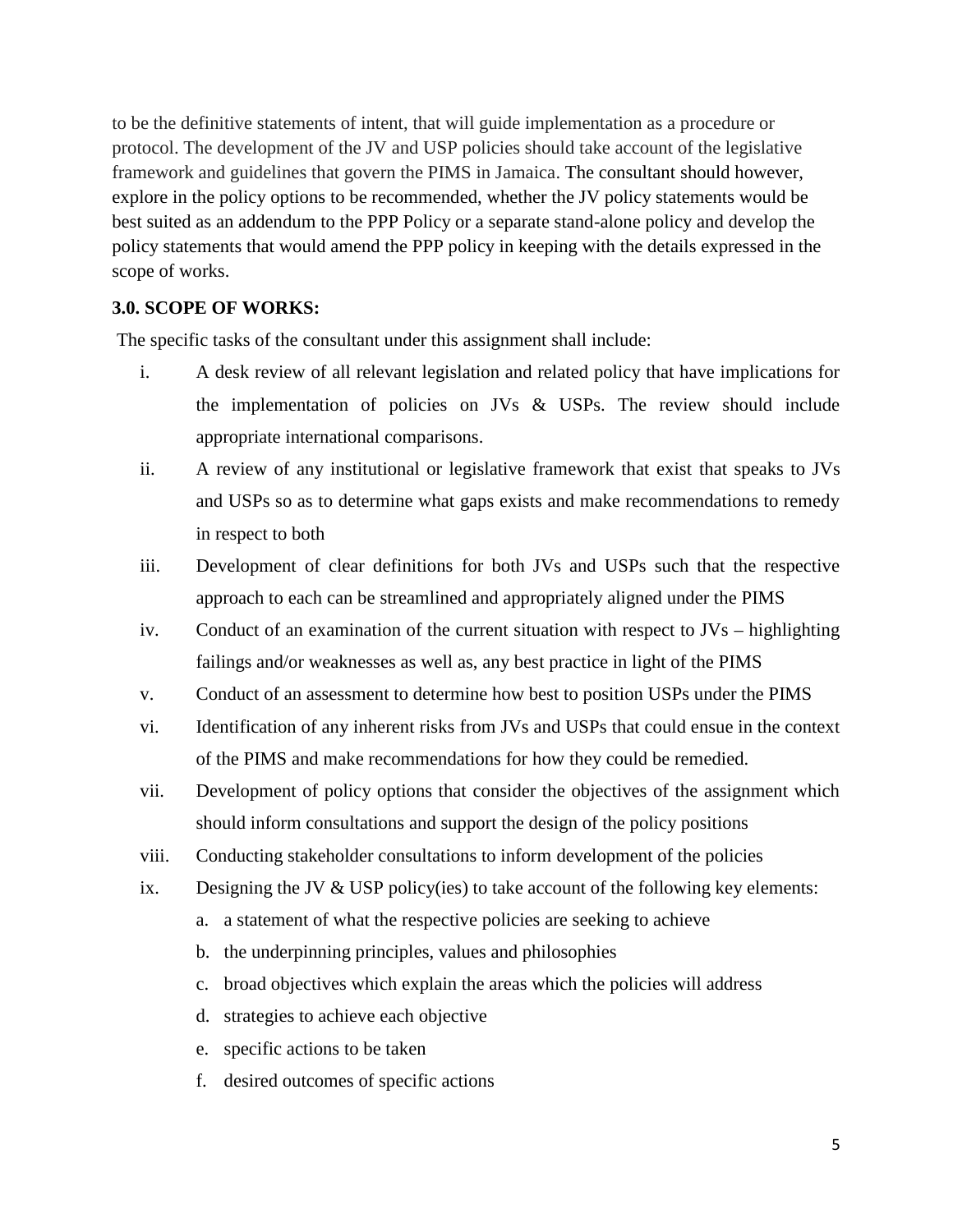- g. performance indicators
- h. management plans and day to day operational rules covering all aspects of the governance and implementation of the policy across all phases of the project life cycle
- i. ensure the policies take account of the adequacy of the GOJ's legislative and policy framework for procurement of USPs and JVs and recommend where amendments may be necessary
- j. specific criteria for selection of projects under the PIMS, which shall be in keeping with the PIMS Guidelines, 2018.
- k. a review programme to include an examination of the performance indicators
- x. A policy paper for each (JV  $&$  USP), if it is so agreed, that captures the key elements detailed above and is consistent with the following broad outline:
	- a. Executive summary
	- b. Background
	- c. Literature/desk review
	- d. Stakeholder/Situation Analysis
	- e. Policy options with stated advantages and disadvantages of each in the context of the PIMS
	- f. Discussions/counter-arguments
	- g. Recommendations/Strategy
	- h. Conclusion

A similar tailored approach should be taken if it is agreed that JVs would be an addendum to the PPP policy.

## **4.0. DELIVERABLES:**

| <b>Key Deliverables</b>                                                                                               | <b>Proposed Timeline</b> | Standard for delivery                                                                                                                                                                               |
|-----------------------------------------------------------------------------------------------------------------------|--------------------------|-----------------------------------------------------------------------------------------------------------------------------------------------------------------------------------------------------|
| Work plan & methodology<br>1.                                                                                         | 10 days                  | Workplan<br>include<br>broad<br>to<br>implementation<br>strategy<br>&<br>related<br>methodology,<br>activities;<br>projected beginning and end times for<br>major activities and resources required |
| 2. Report on the desk review<br>and existing institutional<br>and legislative framework<br>including gap analysis and | 20 days                  | As indicated in Section 3.0 (ii) $\&$ (iii)<br>in the Scope of Works                                                                                                                                |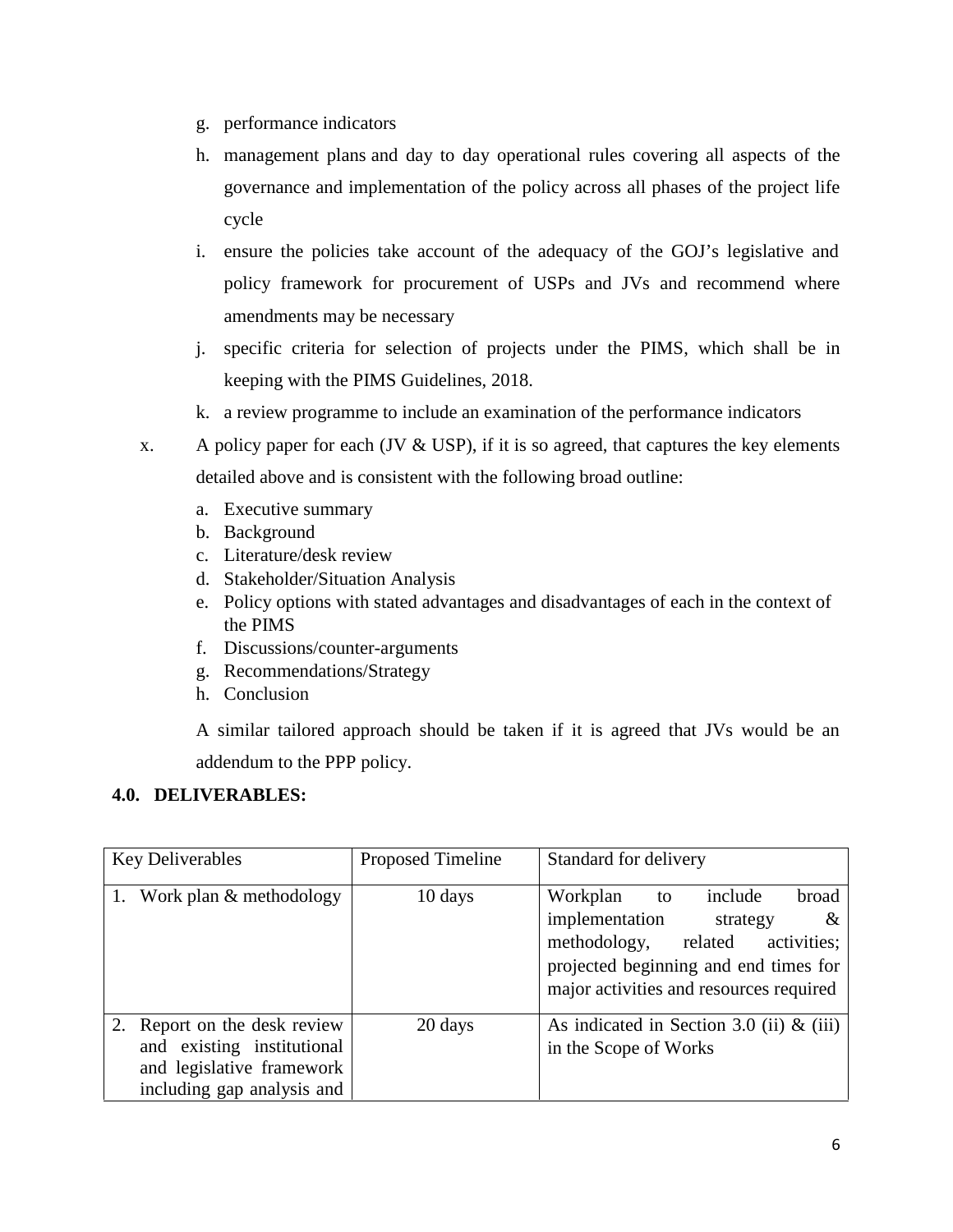| <b>Key Deliverables</b>                                                                | Proposed Timeline | Standard for delivery                                                 |
|----------------------------------------------------------------------------------------|-------------------|-----------------------------------------------------------------------|
| recommendations.                                                                       |                   |                                                                       |
| 3.<br>Report on situational<br>analysis and risk<br>assessment with<br>recommendations | 20 days           | As indicated in Section 3.0 (iv), (v) &<br>(vi) in the Scope of Works |
| 4. Preparation and<br>presentation of draft policy<br>options to the TWG               | 30 days           | As indicated in Section 3.0 (vii) in the<br>Scope of Works            |
| 5. Report on stakeholder<br>consultations                                              | 20 days           | As indicated in Section 3.0 (viii) in the<br>Scope of Works           |
| Draft policy papers<br>6.                                                              | 25 days           | As indicated in Section 3.0 (viii) $\&$<br>(ix) in the Scope of Works |
| Final policy papers<br>7.                                                              | 15 days           | As indicated in Section 3.0 (ix) & $(x)$<br>in the Scope of Works     |

## **5.0.CHARACTERISTICS OF THE CONSULTANCY**

- *Level of effort:* Full time level of effort (FTE)
- *Duration of contract:* 140 days over 10 months
- **Location:** Jamaica
- **Type of Consultancy:** Individual

## *Schedule of Deliverables*:

| Work Plan      | Within 10 days of contract start date  |
|----------------|----------------------------------------|
| Deliverables 2 | Within 30 days of contract start date  |
| Deliverables 3 | Within 50 days of contract start date  |
| Deliverables 4 | Within 80 days of contract start date  |
| Deliverables 5 | Within 100 days of contract start date |
| Deliverables 6 | Within 125 days of contract start date |
| Deliverables 7 | Within 140 days of contract start date |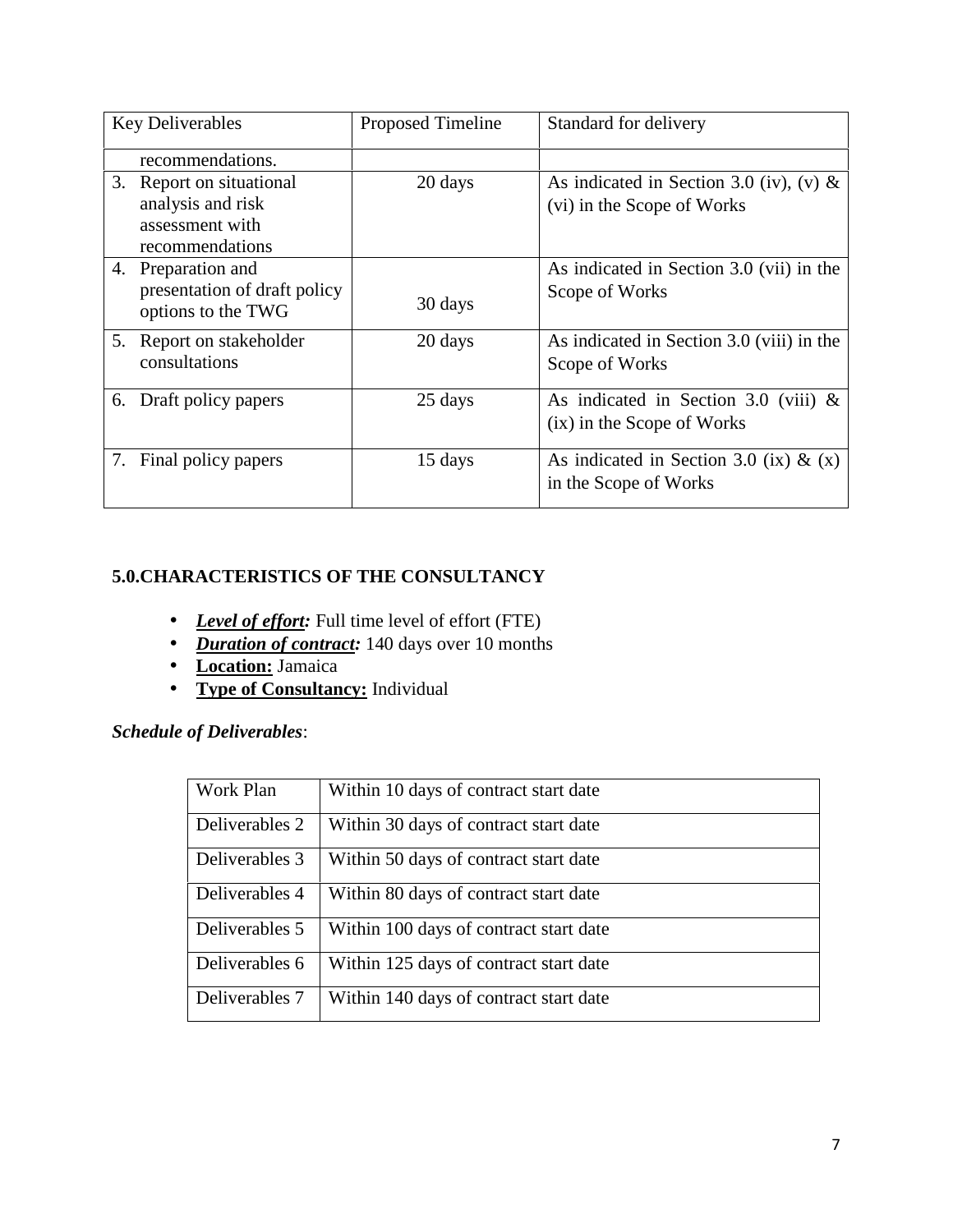**Type of contract:** Lump sum payments as follows:

| Upon submission and acceptance of Work Plan | 10% |
|---------------------------------------------|-----|
| Upon submission and acceptance of D2        | 15% |
| Upon submission and acceptance D3 $\&$ D4   | 20% |
| Upon submission and acceptance D5           | 15% |
| Upon submission and acceptance D6           | 25% |
| Upon submission and acceptance D7           | 15% |

## **6.0.QUALIFICATION & EXPERIENCE:**

 Post graduate qualification in public policy, government, law or public administration or any other related field

## **Desired experience, skills & competencies:**

- Minimum 5 years relevant experience in policy development preferably in the public sector
- Knowledge of Jamaica's PIMS, PPPs, JVs and USPs
- Training or certification in policy development would be an asset
- Excellent writing and communications skills
- At least 5 years' experience in conducting research & analysis

## **7.0.REPORTING AND SIGN-OFF**

The Consultant shall report directly to the **Technical Coordinator,** *Strengthening the Public Investment Management System (Component 1, SPSTP;* contract monitoring meetings will be convened within 5 days of delivery of each deliverable listed*.* Deliverables will be considered certified as satisfactory when they are accepted by the process owners and cleared by the Technical Coordinator, Component 1 based on the defined and agreed performance standards for delivery. Turnaround time for deliverables to be reviewed and feedback provided by the client will be in keeping with the time established and accepted in the work plan which shall be the first deliverable under the contract. All deliverables under the contract may be submitted in electronic format; the